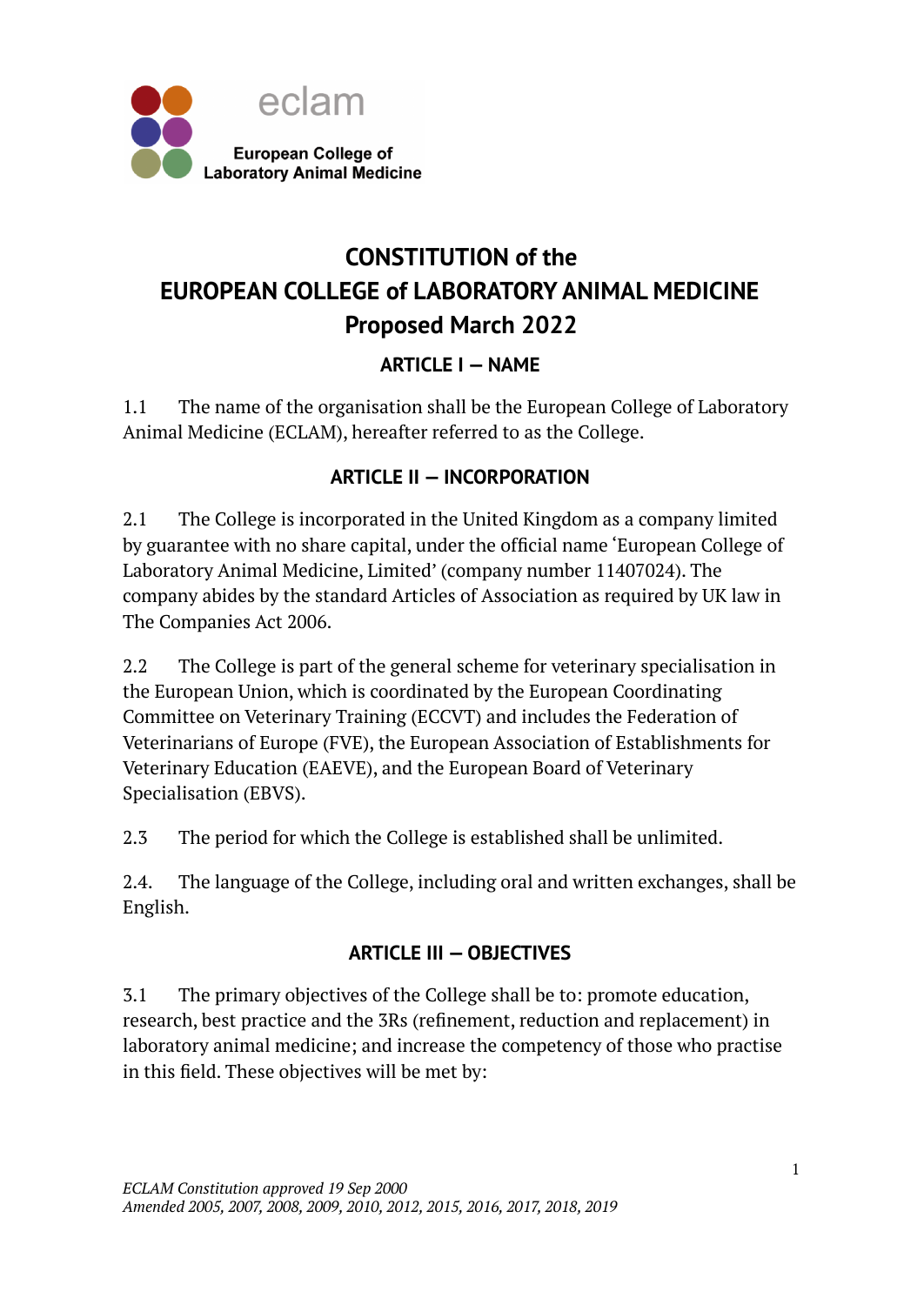3.1.1 establishing standards for post-graduate education, training, experience, examination and certification for qualification as a Diplomate of ECLAM;

3.1.2 encouraging research, best practice, the 3Rs and other contributions to knowledge in laboratory animal medicine, and promoting communication and dissemination of this knowledge;

3.1.3 supporting continuing education in laboratory animal medicine;

3.1.4 committing itself to the development of a culture which recognises the importance of quality and quality assurance in its activities.

## **ARTICLE IV — MEMBERSHIP**

4.1 The types of membership of the College (hereafter referred to as its Members) shall be:

- Certified Diplomate,
- Non-certified Diplomate,
- Retired Diplomate,
- Honorary Member, or
- Associate Member.

The criteria for certifying Members and different types of membership are specified in the Bye-laws of the College, in line with the Policies and Procedures of the EBVS.

4.2 Members are eligible to vote.

4.3 Membership shall be terminated due to voluntary resignation, loss of life, non-payment of membership fee, or for other serious reasons as determined by the Council after due consideration of any explanation provided by the Member.

## **ARTICLE V — ORGANISATIONAL STRUCTURE**

5.1 The organisational structure consists of the Annual General Meeting (AGM), Council and Committees. The Council may appoint working groups to assist in fulfilling the functions of the College.

5.2 AGM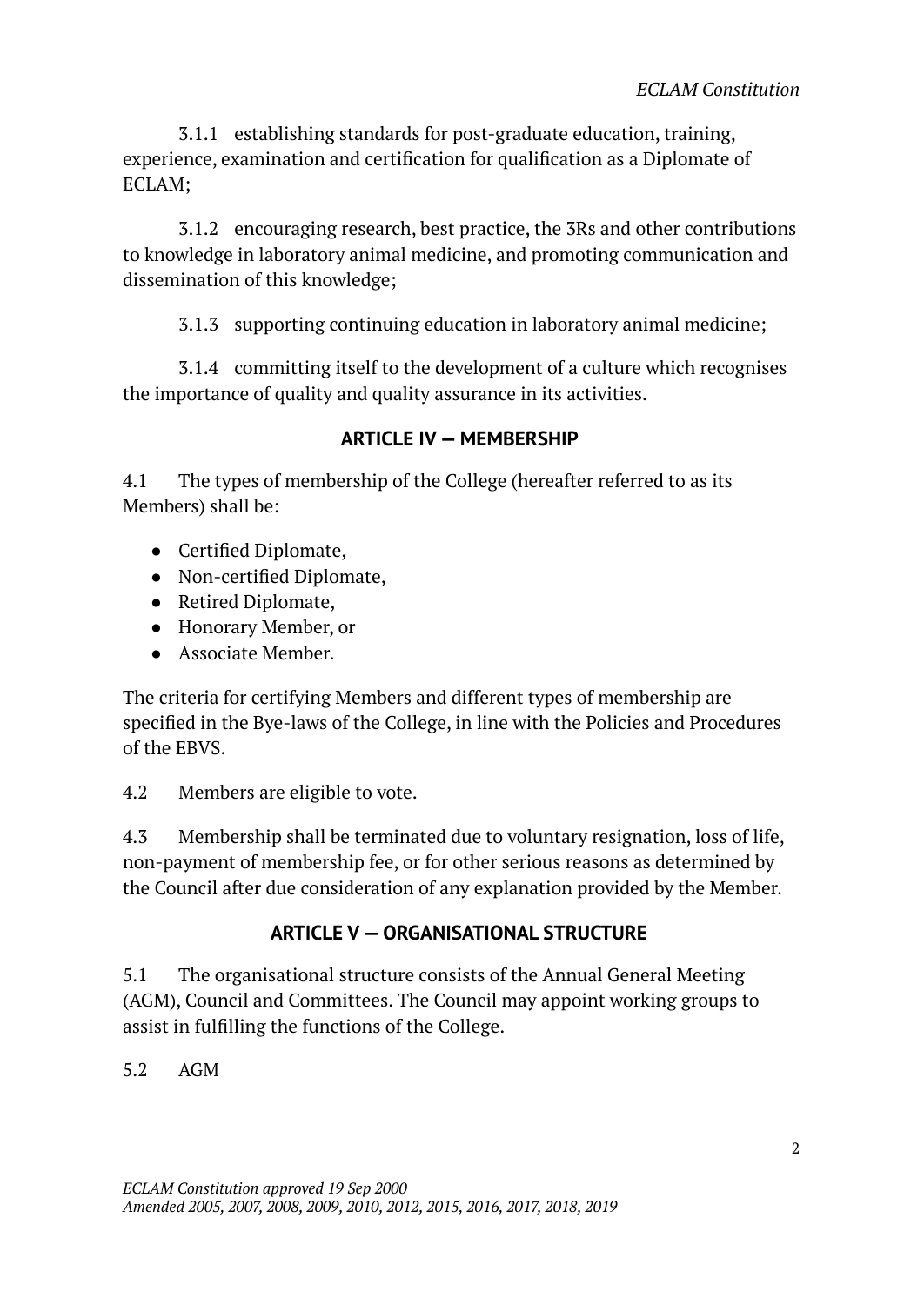5.2.1 An AGM will be held at least once in each calendar year. Meetings and meeting attendance can be in person or by virtual means.

5.2.2 The Council can also determine whether to hold an electronic ballot outside of the AGM.

## 5.3 Council

5.3.1 The College is led by a Council composed of the following Officers: President, Vice-President, and Immediate Past-President. In addition, there shall be a minimum of two Ordinary Council members. Additional Ordinary Council members may be elected. The Council may invite ad hoc members, who have no voting rights within the Council.

5.3.2 Ordinary Council members shall be elected by a majority of Members present at an AGM, or voting by electronic ballot. Ordinary members serve two-year terms, renewable twice.

5.3.3 The President, Vice-President and Immediate Past-President shall be members of the Council elected by a majority of Council members and shall each serve two-year terms, normally not renewable.

5.4 Committees: Composition and duties of the committees and of their members are detailed in the Bye-laws.

## **ARTICLE VI — RESOURCES**

6.1 The resources of the College are composed of:

- Donations from individuals, companies or international organisations;
- Income from educational meetings organised by the College;
- Investment income;
- Annual membership or other fees.

6.2 The College is a non-profit organisation and does not pursue any commercial interests.

6.3 No member or officer of the College may be favoured by expenditures or excessively high compensations, which are not according to the purposes of the College.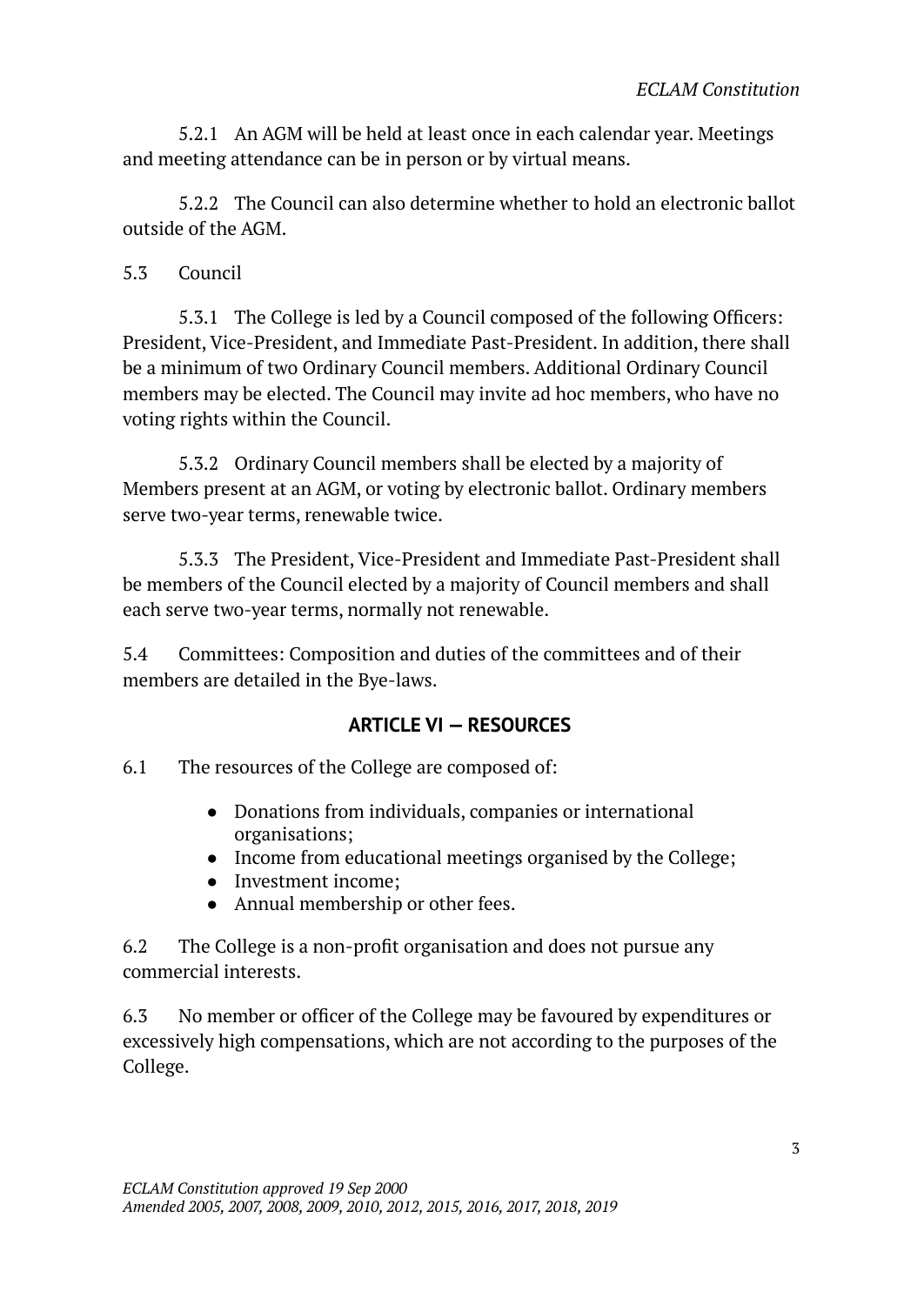6.4 The College may enlist the services of consultants for support and operational management of the College.

## **ARTICLE VII — BYE-LAWS, POLICIES AND PROCEDURES**

7.1 Bye-laws, policies and procedures may be written as deemed necessary, expedient or convenient for the proper conduct and management of the College.

## **ARTICLE VIII —AMENDMENTS**

8.1 An amendment to the Constitution, proposed by the Council or by at least 10 Members, shall be sent to the Members at least 30 days in advance of the vote. No proposed amendment may contain provisions which violate the Policies and Procedures of the EBVS.

8.2 An affirmative vote of at least two-thirds of the Members present at an AGM, or those voting by electronic ballot outside the AGM, shall be required for the adoption of any amendment.

## **ARTICLE IX — DISSOLUTION**

9.1 A resolution to dissolve the College, proposed by at least 10 Members, shall be sent to the Members at least 30 days in advance of the AGM.

9.2. An affirmative vote of at least three-fourths of the Members present at the AGM is required for a resolution to dissolve the College.

9.3 In the event of dissolution of the College, the distribution of all assets shall be determined at the AGM, as far as possible consistent with the objectives of the College.

#### **History**

The Constitution was originally approved by EBVS on 19 September 2000. It was amended in 2005, 2007, 2008, 2009, 2010, 2012, 2015, 2016, 2017, 2018, and 2019.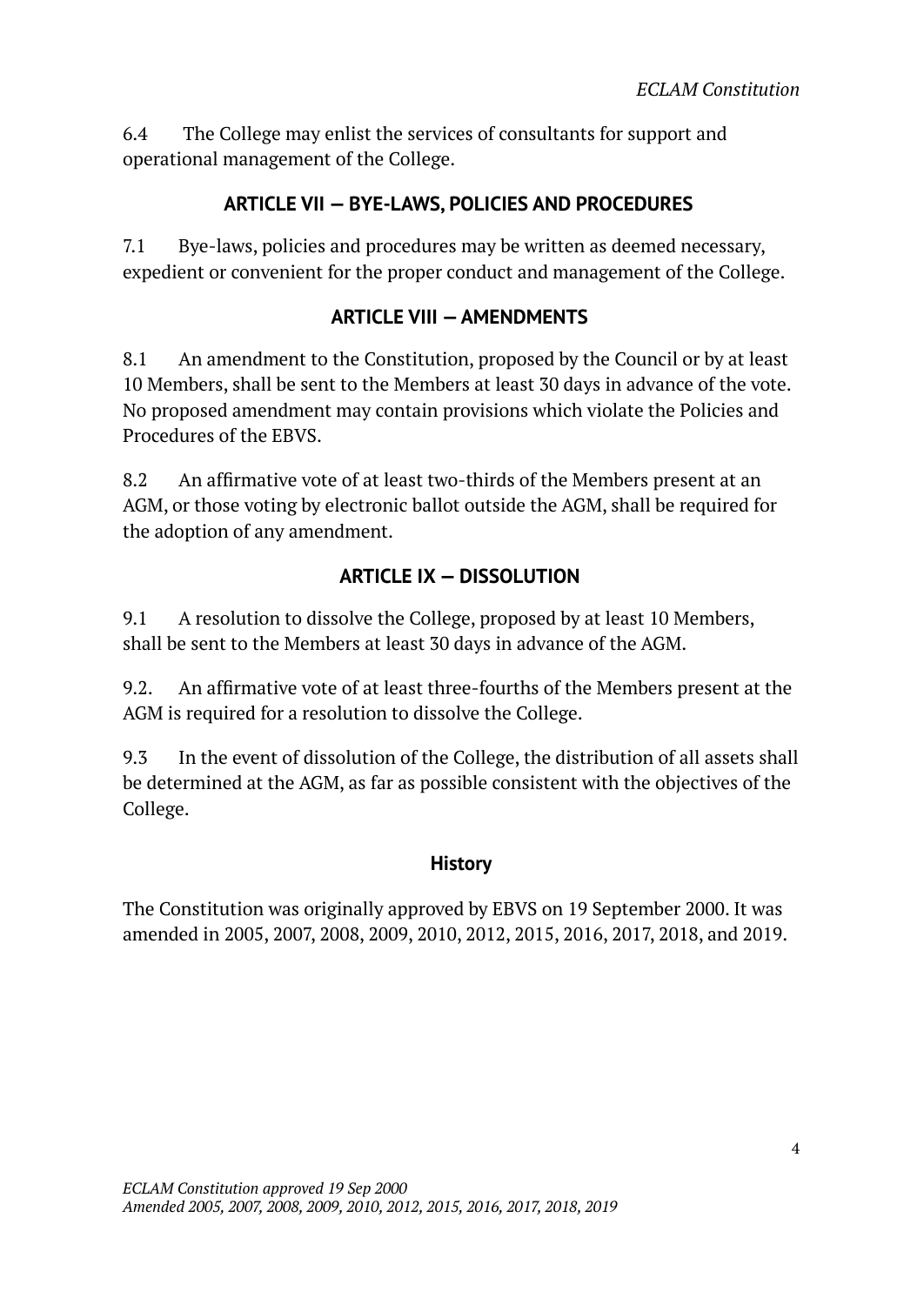# **BYE-LAWS of the EUROPEAN COLLEGE OF LABORATORY ANIMAL MEDICINE**

## *Proposed March 2022*

## **ARTICLE I — MEMBERSHIP**

Summary of membership designations:

| <b>Type of</b><br>membership | Title(s)                                                                                                       | Member may be a:  |                                             |                                               | <b>Fees</b> |
|------------------------------|----------------------------------------------------------------------------------------------------------------|-------------------|---------------------------------------------|-----------------------------------------------|-------------|
|                              |                                                                                                                | Council<br>member | Committee<br>and/or work<br>group<br>member | Programme<br>director<br>and/or<br>supervisor |             |
| Certified<br>Diplomate       | Dipl. ECLAM;<br>EBVS <sup>®</sup> European<br>Veterinary Specialist<br>in Laboratory<br><b>Animal Medicine</b> | <b>Yes</b>        | <b>Yes</b>                                  | <b>Yes</b>                                    | Full        |
| Non-certified<br>Diplomate   | Dipl. ECLAM<br>(non-certified)                                                                                 | No                | Yes                                         | Co-supervisor                                 | Reduced     |
| Retired<br>Diplomate         | Dipl. ECLAM<br>(retired)                                                                                       | Yes               | Yes                                         | Co-supervisor                                 | No fee      |
| Honorary<br>Member           | <b>Honorary Member</b><br><b>ECLAM</b>                                                                         | N <sub>o</sub>    | Advisor only                                | Co-supervisor                                 | No fee      |
| Associate<br>Member          | Associate Member<br><b>ECLAM</b>                                                                               | No                | Advisor only                                | Co-supervisor                                 | No fee      |

#### 1.1 Certified Diplomates

1.1.1 Must practise laboratory animal medicine for at least 60% of their time, based on a normal working week of 40 hours.

1.1.2 Only certified Diplomates are permitted to use the titles 'Dipl. ECLAM' and 'EBVSⓇ European Veterinary Specialist in Laboratory Animal Medicine' as well as the European Veterinary Specialist Trade Mark with the logo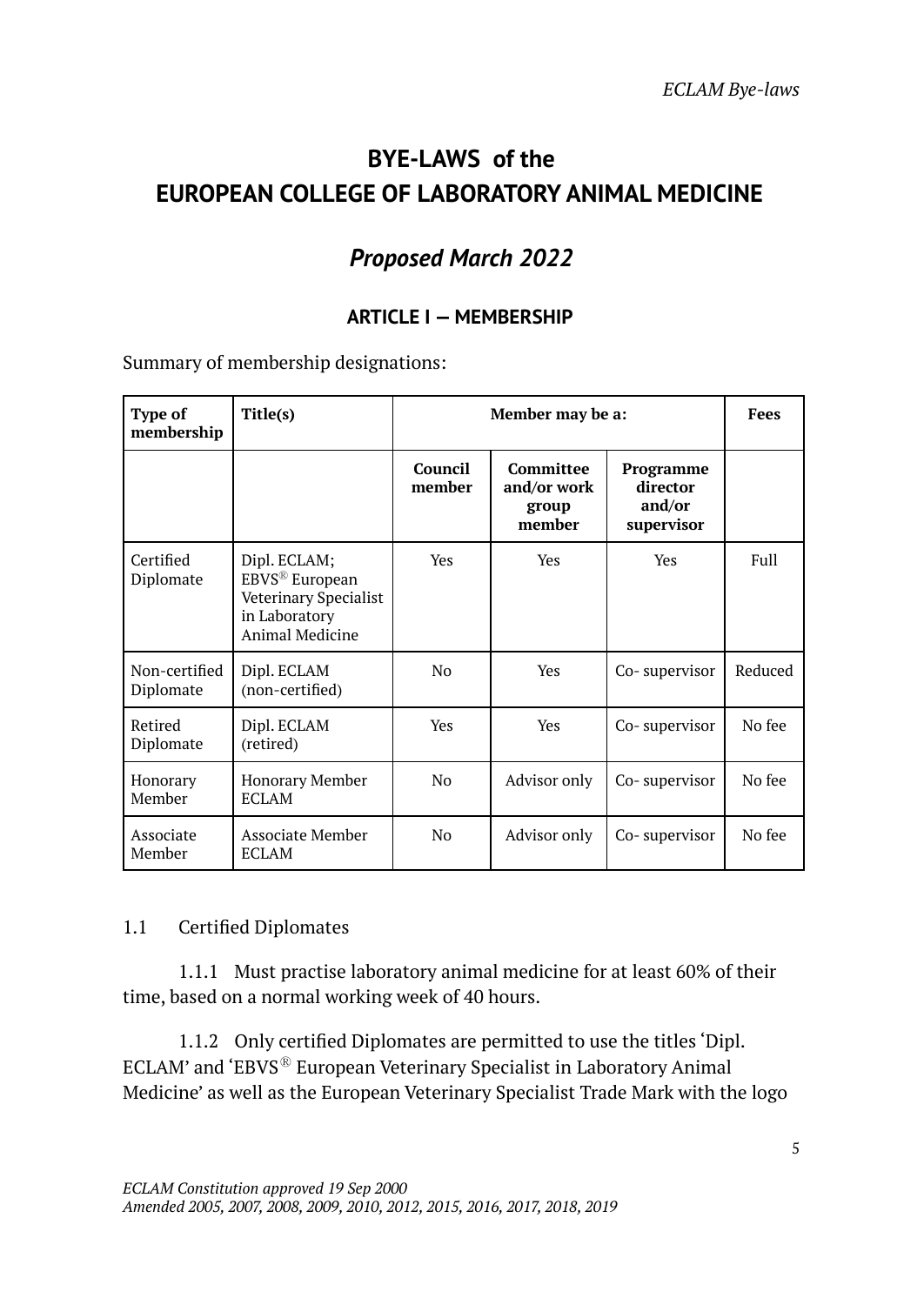according to the regulation of the European Board of Veterinary Specialisation (EBVS).

1.1.3 Certified Diplomates can be elected as Council members.

1.1.4 Certified Diplomates can be members of committees and working groups.

1.1.5 Only certified Diplomates can act as directors of residency training programmes.

1.1.6 The Council may confer temporary certified Diplomate status to Diplomates of an International Association of Colleges of Laboratory Animal Medicine (IACLAM) college.

1.2 Non-certified Diplomate:

1.2.1 A non-certified Diplomate:

- has not practised the specialty for two continuous years or the equivalent of two years during the previous five years, or
- has not fulfilled the requirements of re-certification, or
- has not attended an Annual General Meeting (AGM) at least twice in five years without previous dispensation from the College.

1.2.2 The appropriate title is 'Dipl. ECLAM (non-certified)'.

1.2.3 A non-certified Diplomate can be a member of committees and working groups.

1.2.4 A non-certified Diplomate can act as co-supervisor together with a certified Diplomate responsible for a residency training programme.

1.2.5 A non-certified Diplomate pays a reduced annual membership fee.

1.2.6 A non-certified Diplomate seeking to revert to certified Diplomate status must satisfy the re-certification procedures established by the Education Committee.

## 1.3 Retired Diplomate

1.3.1 A retired Diplomate is a permanently and irrevocably non-certified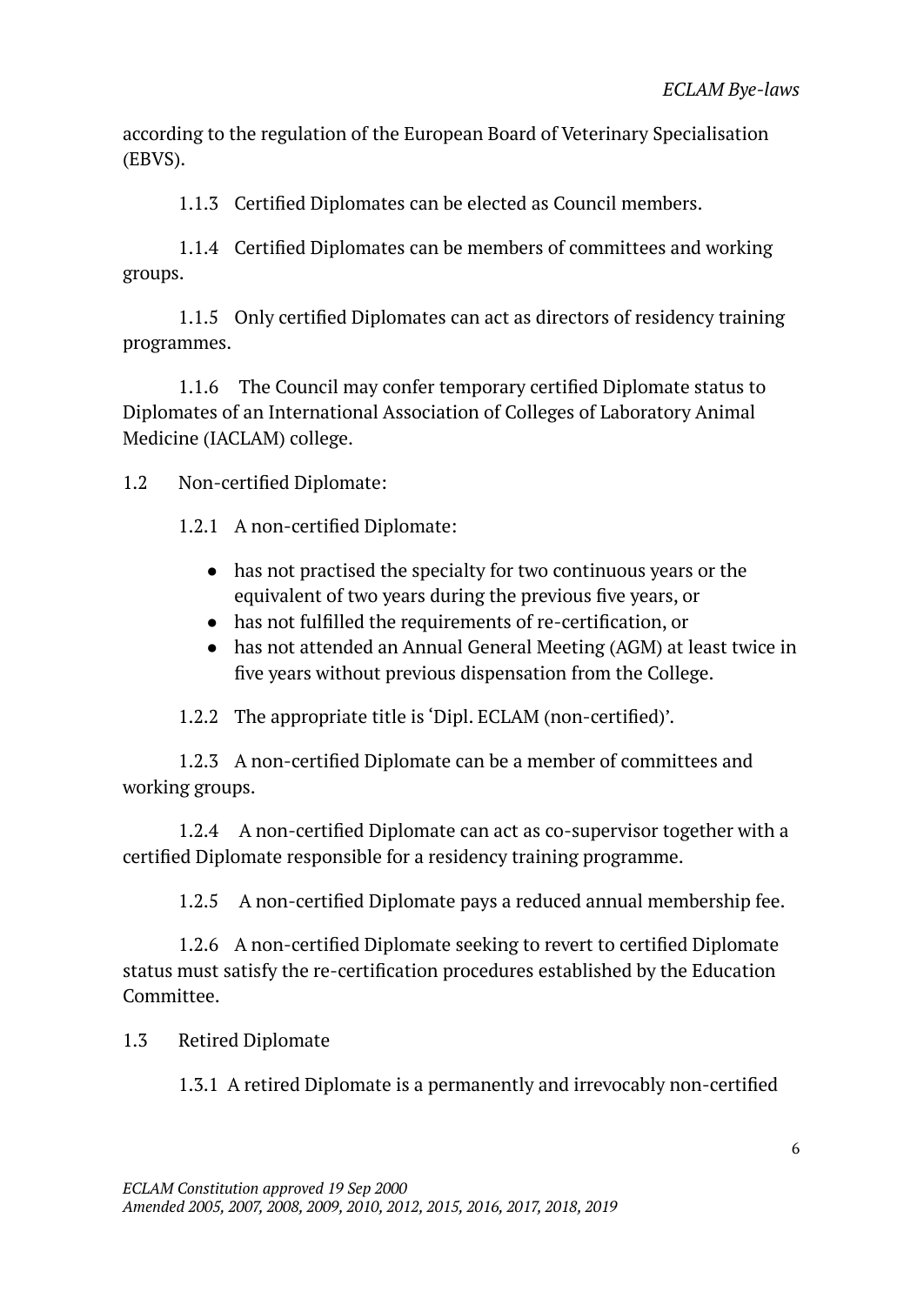Diplomate.

1.3.2 Retired Diplomates can be elected as Council members.

1.3.3 Retired Diplomates pay no annual membership fee.

1.3.4 The appropriate title is 'Dipl. ECLAM (retired)'.

1.3.5 A retired Diplomate can be a member of committees and working groups.

1.3.6 A retired Diplomate can act as co-supervisor together with a certified Diplomate responsible for a residency training programme.

1.4 Honorary Member

1.4.1 A person who has contributed in an extraordinary manner to the advancement of laboratory animal medicine may be proposed as an Honorary Member by two Diplomates following ECLAM Policies and Procedures.

Election of an Honorary Member requires a simple majority of those present at an AGM or voting by electronic ballot.

The number of Honorary Members shall not be more than 5% of the total number of College Members.

1.4.2 Honorary Members, who are not Diplomates of the College, are not conferred any diploma and are not entitled to use the designation of Diplomate. They are allowed to use the title 'Honorary Member of ECLAM'.

1.4.3 An Honorary Member can be co-opted to College committees and working groups as an advisor.

1.4.4 An Honorary Member can act as co-supervisor together with a certified Diplomate responsible for a residency training programme.

1.4.5 Honorary Members pay no annual membership fee.

1.4.6 Honorary membership is granted for life.

#### 1.5 Associate Member

1.5.1 A person who has contributed to research in a field relevant to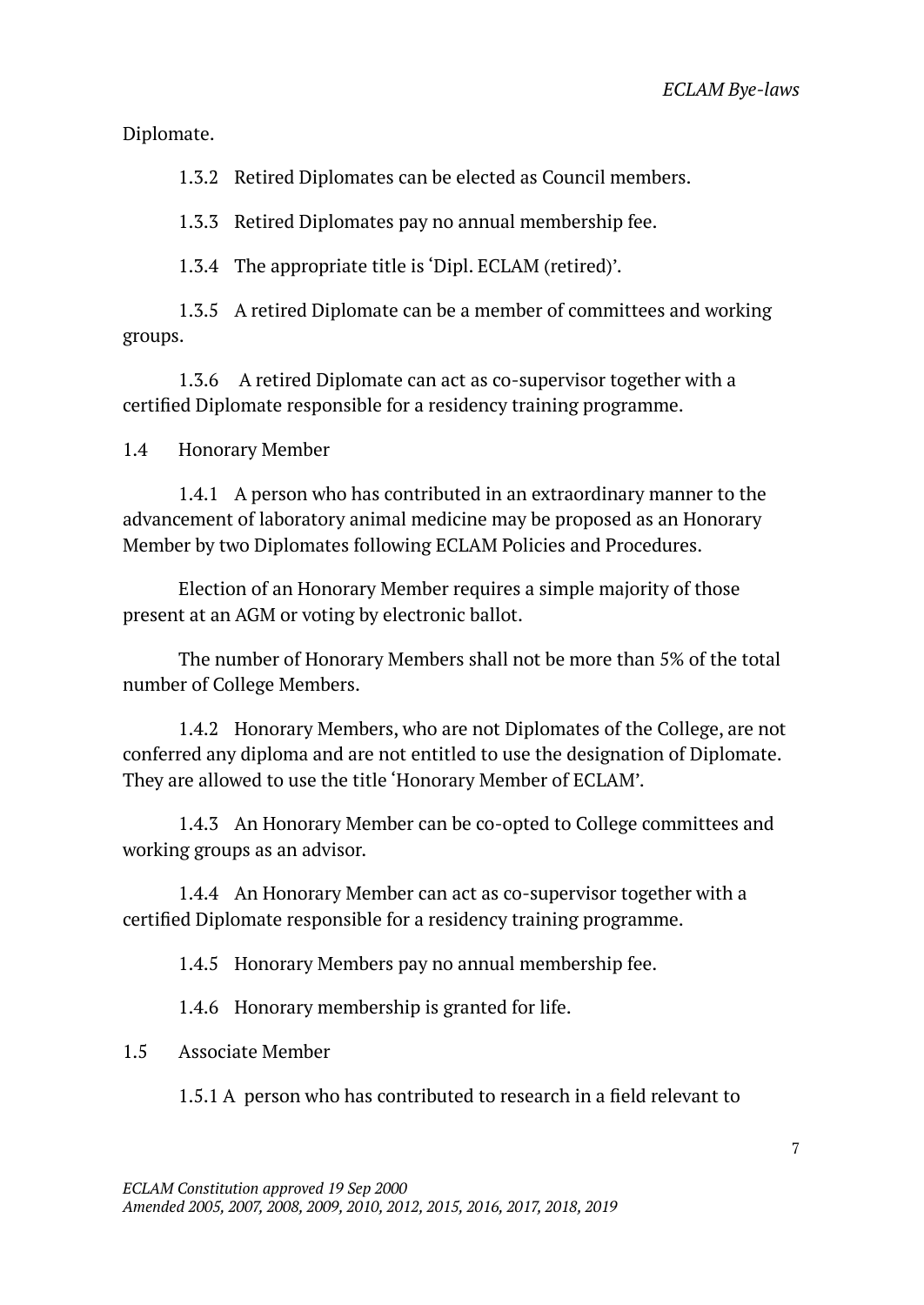laboratory animal medicine may be proposed as an Associate Member by two Diplomates following ECLAM Policies and Procedures. Election of an Associate Member shall be by a simple majority of members present at an AGM or voting by electronic ballot. The number of Associate Members shall not be more than 10% of the total number of the College Members.

1.5.2 Associate Members are not conferred any diploma and are not entitled to use the designation of Diplomate. Associate Members are allowed to use the title 'Associate Member of ECLAM'.

1.5.3. An Associate Member can be co-opted to College committees or working groups as an advisor.

1.5.4 An Associate Member can act as a co-supervisor together with a certified Diplomate responsible for a residency.

1.5.5. Associate Members pay no annual membership fee.

1.5.6. Associate membership is granted for 5 years before re-evaluation is required, following ECLAM Policies and Procedures.

## **ARTICLE II — RE-CERTIFICATION**

2.1 Re-certification is required every five years. The requirements are set by ECLAM and must be approved by EBVS. If a Diplomate does not meet the required number of points for re-certification, he/she can be given one extra year as defined by ECLAM Policies and Procedures.

2.2 Re-certification will be performed as defined by ECLAM Policies and Procedures. After successful re-certification, certified Diplomates will be registered in the EBVS Directory for a further five years.

2.3 A fee will be charged for re-certification.

## **ARTICLE III — REQUIREMENTS FOR THE CERTIFYING EXAMINATION**

3.1 A candidate who wishes to take the certifying examination must:

3.1.1 have satisfactory moral standing in relation to the practice of veterinary medicine;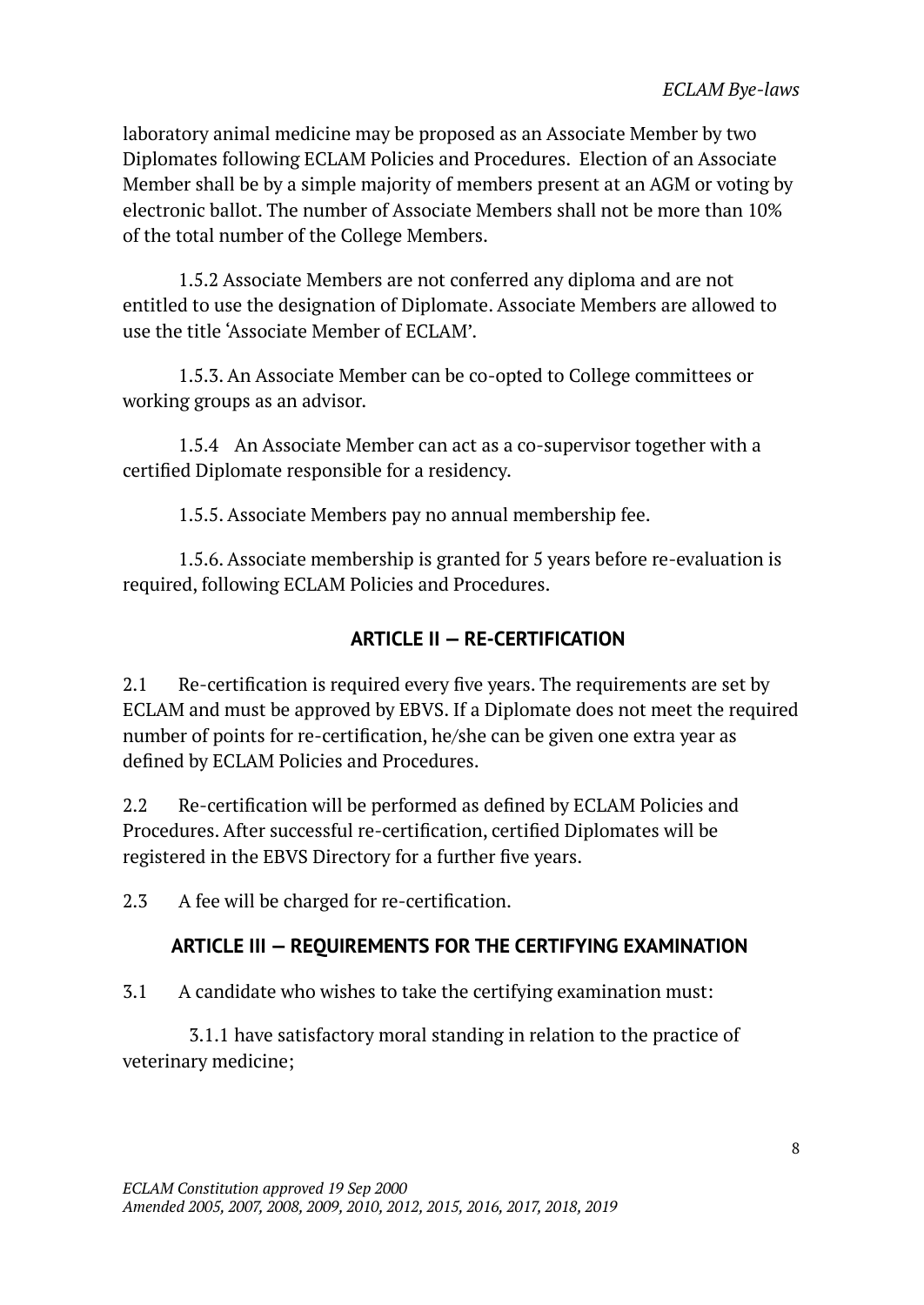3.1.2 be licensed or eligible to be licensed to practise veterinary medicine in a European country, unless specifically exempted from this obligation by the Council;

3.1.3 have graduated from an EAEVE-approved establishment unless relieved of this obligation by the Council;

3.1.4 have practised laboratory animal medicine for at least 60% of the working time, based on a working week of 40 hours prior to undertaking the examination;

3.1.5 have practised scientific, evidence-based veterinary medicine, which complies with animal welfare legislation;

3.1.6 have completed a first training period of at least one year in a rotating internship or equivalent as defined by ECLAM Policies and Procedures;

3.1.7 have completed a second training period in an approved residency programme of at least 3 and no more than 6 years in total. The period can be prolonged, if approved by the Education Committee;

A residency must be completed under supervision of a certified Diplomate, with or without co-supervision, as defined by ECLAM Policies and Procedures.

– AND–

3.1.8 have been the author of two original articles, of which one must be as first author and demonstrate the application of scientific methods on topics relevant to laboratory animal medicine and science. The second article may be a review, working group report, or case report relevant to laboratory animal medicine and science; or an article demonstrating scientific method in an area such as biology, basic or biomedical research, or *in vitro* methods.

The articles must have been published or accepted for publication in an international peer-reviewed journal at the time of application for eligibility to undertake the certifying examination.

3.2. Examination applicants must submit their credentials for eligibility to undertake the certifying examination within 2 years of completion of residency, and must pass all parts of the examination within 8 years of completion of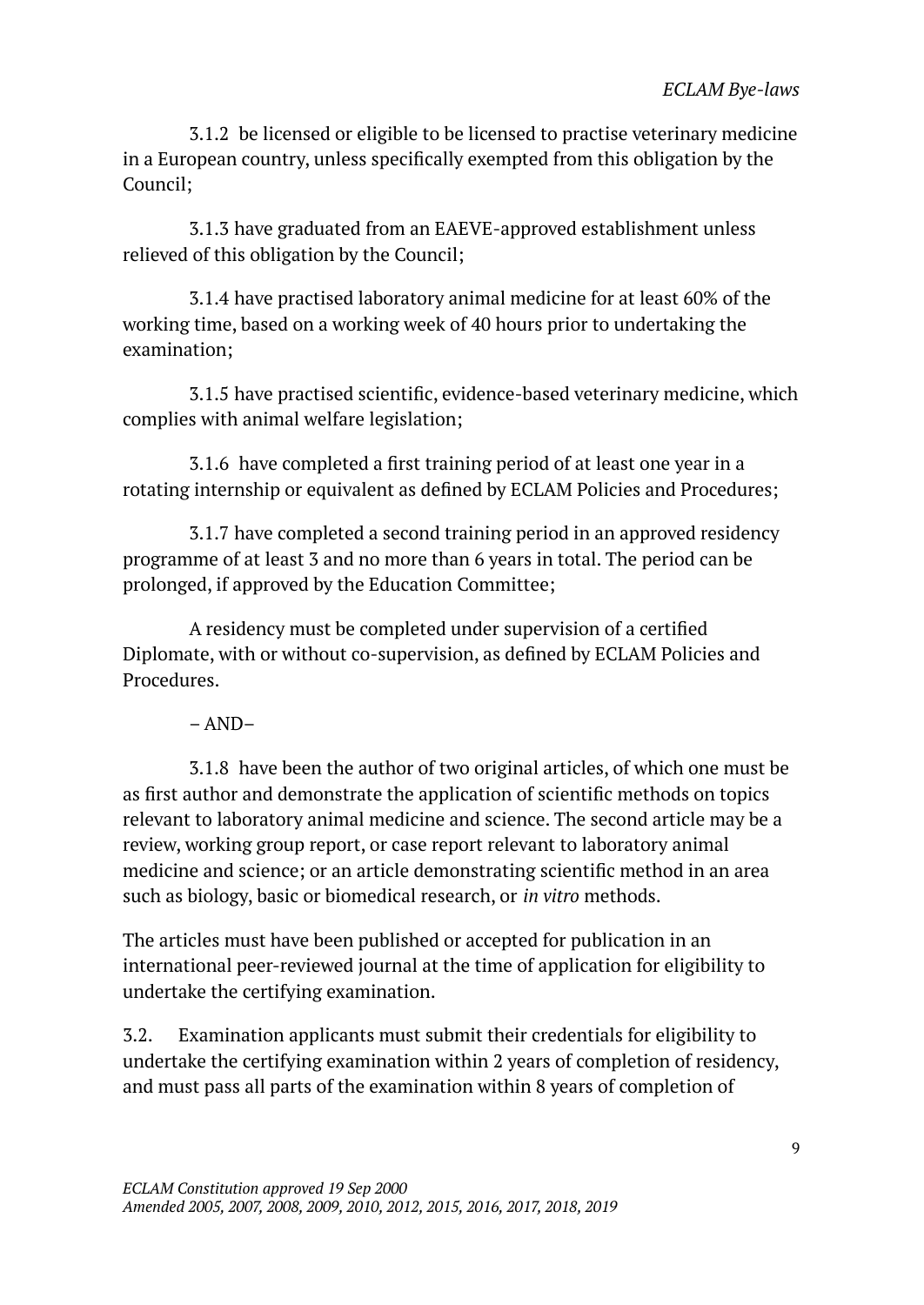residency. Candidates may apply to retake the examination a maximum of three times.

3.3 Candidates who have completed an approved residency in another IACLAM College may be allowed to sit the certifying examination following ECLAM Policies and Procedures.

3.4 Internationally recognised experts in the field of veterinary laboratory animal medicine may also be allowed to sit the examination with assessment following ECLAM Policies and Procedures.

3.5 Applications to sit the examination must be made as defined by ECLAM Policies and Procedures.

3.6 Fees will be charged for the credential evaluation and to sit the certifying examination.

## **ARTICLE IV —ANNUAL GENERAL MEETING AND ELECTRONIC BALLOT**

4.1 The AGM is the legislative body of the College. During the AGM or through electronic ballots determined by the Council the following activities are conducted:

4.1.1 approve amendments to the Constitution and Bye-laws;

4.1.2 elect Ordinary Council members. Nominations shall be invited from the membership at least 30 days prior to the election. A list of all nominees together with a brief election statement from each nominee (if submitted) will be circulated to the membership;

4.1.3 formally approve the business conducted by the Council during the preceding year including a full financial statement of the last financial year and the budget for the following financial year;

4.1.4 inform Members about ECLAM activities and business;

4.1.5 approve membership fee changes.

4.2 Each vote may be held by public or secret ballot. The required number of votes to approve a decision is a simple majority of those present at an AGM or voting by electronic ballot, except for: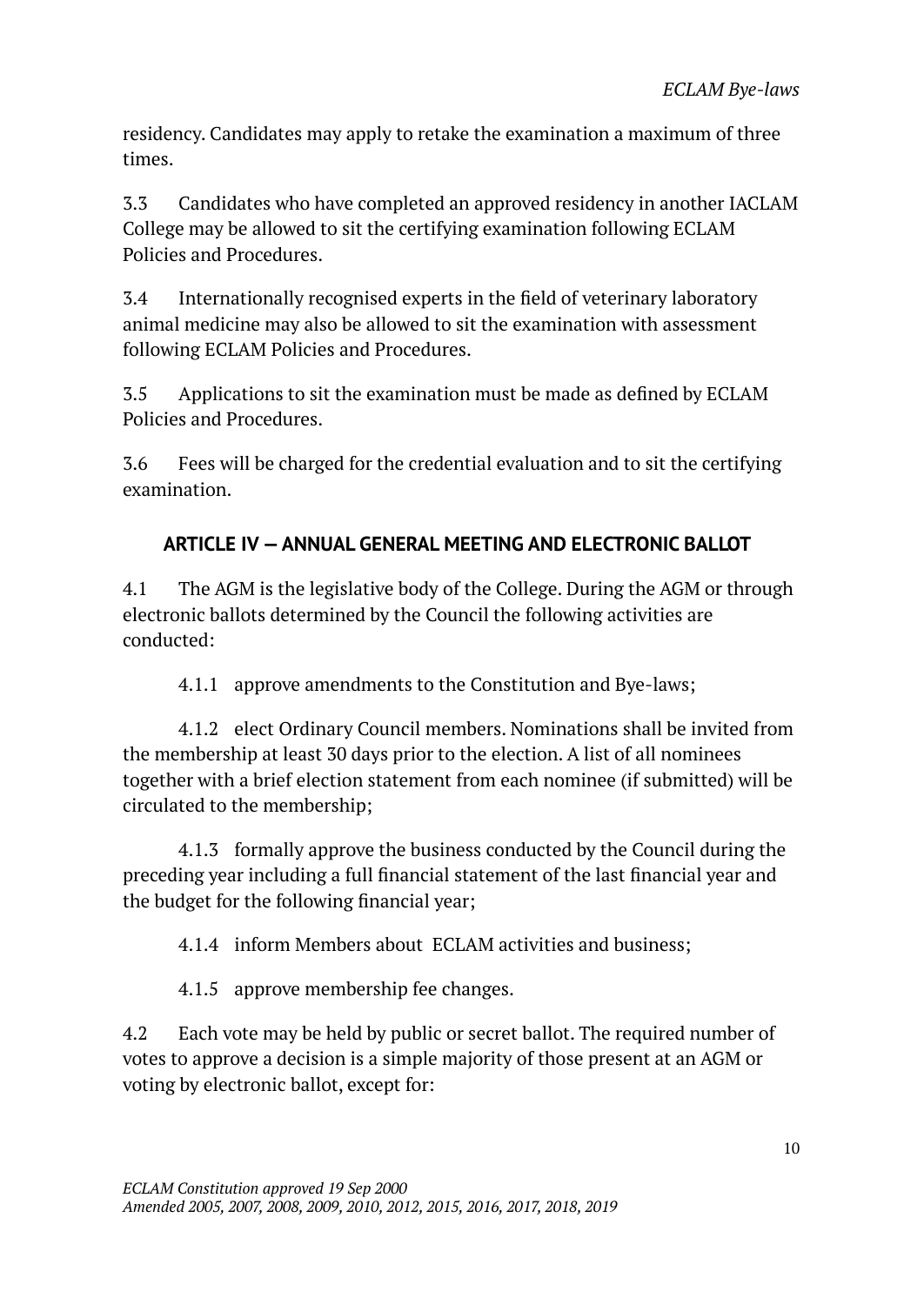- Amendments to the Constitution or Bye-laws: two-thirds vote of members present at the AGM or voting by electronic means.
- Dissolution of the College: three-fourths of Members present at the meeting.

### **ARTICLE V — COUNCIL**

5.1 The Council shall have the duties and powers ordinarily delegated to the governing body of the organisation.

5.2 Duties of the Council Officers:

5.2.1 The President shall preside over all meetings of the College and the Council, and shall be a non-voting member of all committees.

5.2.2 The Vice-President shall be the President-Elect and shall adopt the duties of the President should the President be unavailable.

5.2.3 The Immediate Past-President shall advise the President and Vice-President and may accept other duties as required by the Council.

5.3 Duties of the Council:

5.3.1 Organise and operate a certifying system for Diplomates of the College and certify candidates who qualify;

5.3.2 Make available the requirements for becoming a member of the College;

5.3.3 Create committees and appoint their members, and supervise their activities;

5.3.4 Adhere to EBVS requirements; appoint one member of the Council and one deputy as EBVS liaisons;

5.3.5 Promote the College to professional, institutional, and public bodies;

5.3.6 Arrange the AGM and report to the College its work and activities, including a full financial statement of the last financial year and the budget for the following financial year;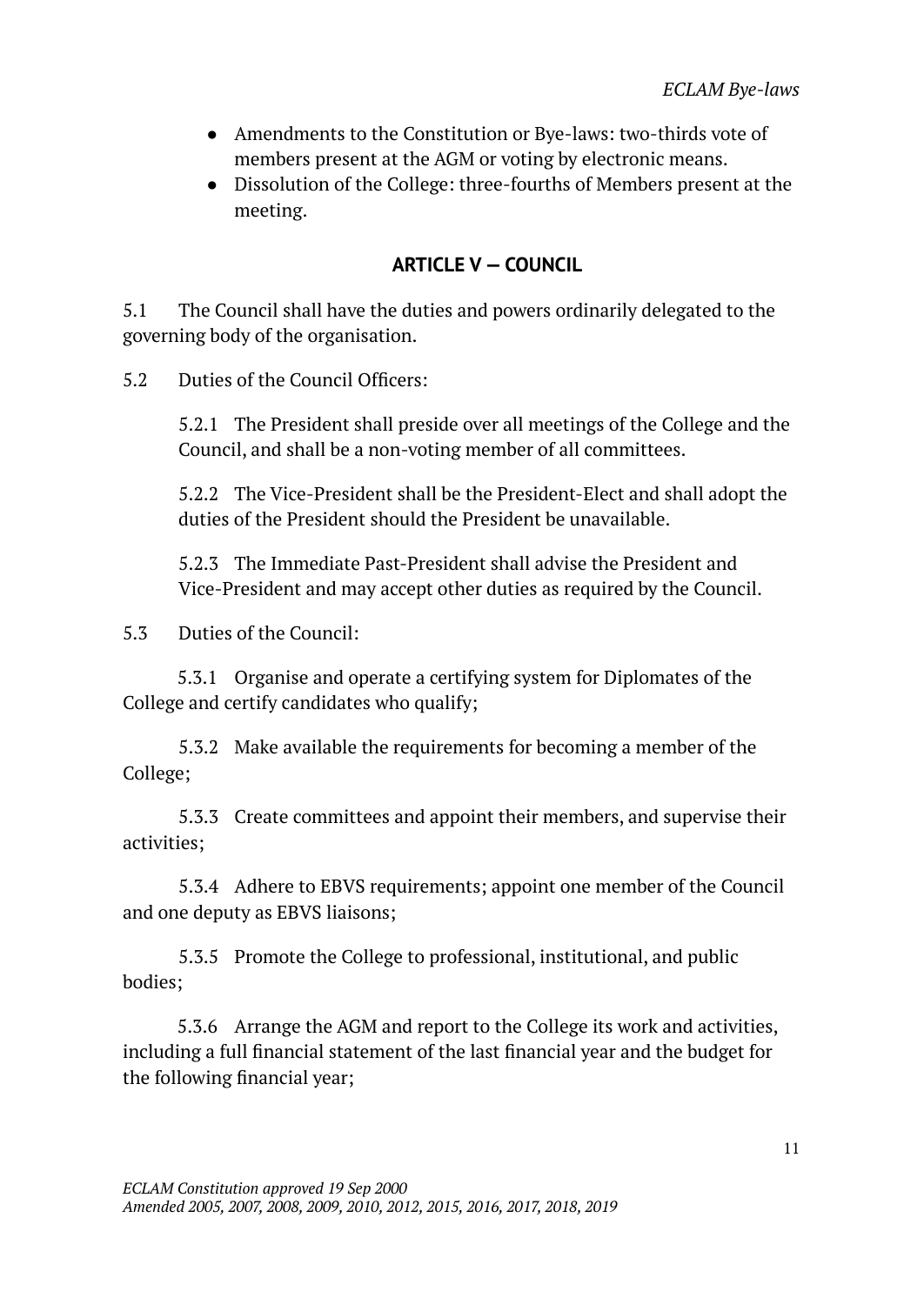5.3.7 Attend to the correspondence of the College;

5.3.8 Keep and annually update a list of Members;

5.3.9 Keep minutes of meetings of the College;

5.3.10 Conduct the business affairs of the College, collect fees, pay bills and expenses and keep records of all transactions. Keep full and accurate books of account open to the inspection of authorised officials;

5.3.11 Maintain all requirements for legal registration of the College;

5.3.12 Recruit nominees for unscheduled Council vacancies following the same procedure as for election of Ordinary Council members. Elected Diplomates shall hold the office until expiration of the term in which the unscheduled vacancy occurred.

5.4 A quorum shall consist of the majority of voting members of the Council. A majority vote of those in attendance is required to approve decisions.

5.5 Authority: The President and Vice President are authorised to sign on behalf of ECLAM in all matters.

5.6 Service of consultants: the Council may enlist the services of consultants for support and operational management of the College. These consultants are appointed by the Council and shall be self-employed. Financial compensation is paid up to a maximum agreed by the Council. Consultants have the right to speak on matters related to their activities at meetings. They have no voting rights.

## **ARTICLE VI — COMMITTEES**

6.1 Education Committee

The Education Committee shall be composed of members appointed for three-year terms. One member of the Committee shall serve as Chairperson. A deputy may be appointed. The Chairperson or their nominee shall be an ad hoc member of the Council.

The duties of the Education Committee will be as follows:

## 6.1.1 Hold regular committee meetings;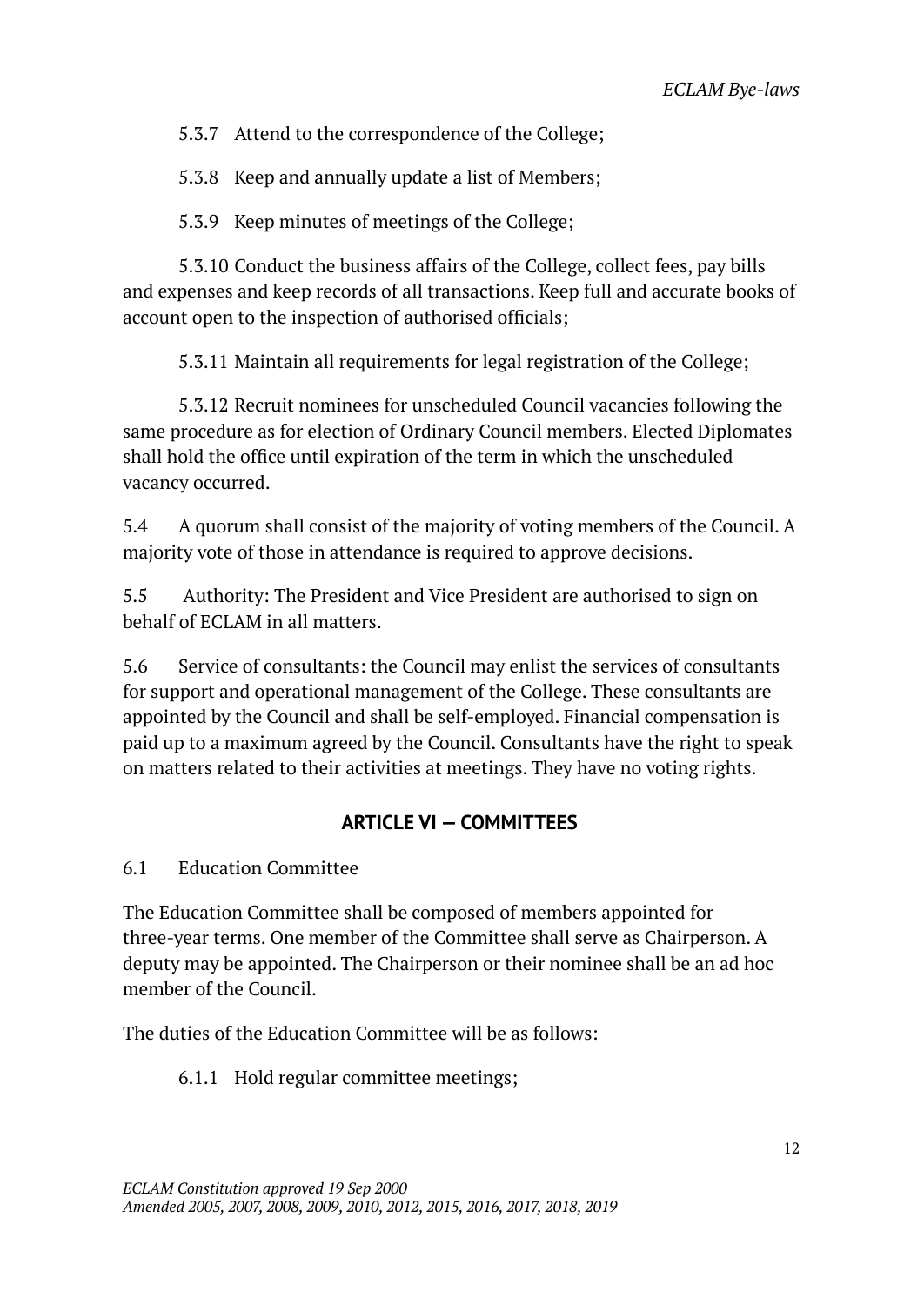6.1.2 Review, approve and monitor residency programmes;

6.1.3 Set criteria and define policies and procedures for the review and approval of residency training programmes. Each approved programme will be re-reviewed every 5 years. This includes review and approval of co-supervisors who may not be ECLAM Members;

6.1.4 Maintain a list of approved residency programmes, (co-)supervisors and current residents;

6.1.5 Set criteria and define policies and procedures for the candidates applying for the certifying examination;

6.1.6 Approve candidates and forward their credentials to the Examination Committee;

6.1.7 Set criteria and define procedures for re-certification;

6.1.8 Approve re-certification according to ECLAM Policies and Procedures.

6.2 Examination Committee

The Examination Committee shall consist of members appointed for three-year terms. One member of the Committee shall serve as Chairperson. A deputy may be appointed. The Chairperson or their nominee shall be an ad hoc member of the Council.

The duties of the Examination Committee will be as follows:

6.2.1 Set criteria and define procedures for the certifying examination;

6.2.2 Prepare and administer the certifying examination;

6.2.3 Select examiners to conduct the examination;

6.2.4 Assess the ability of examinees to apply knowledge to solve problems and provide advice at the specialist level;

6.2.5 Present the results of examinations for Council approval.

6.3 Mock Examination Committee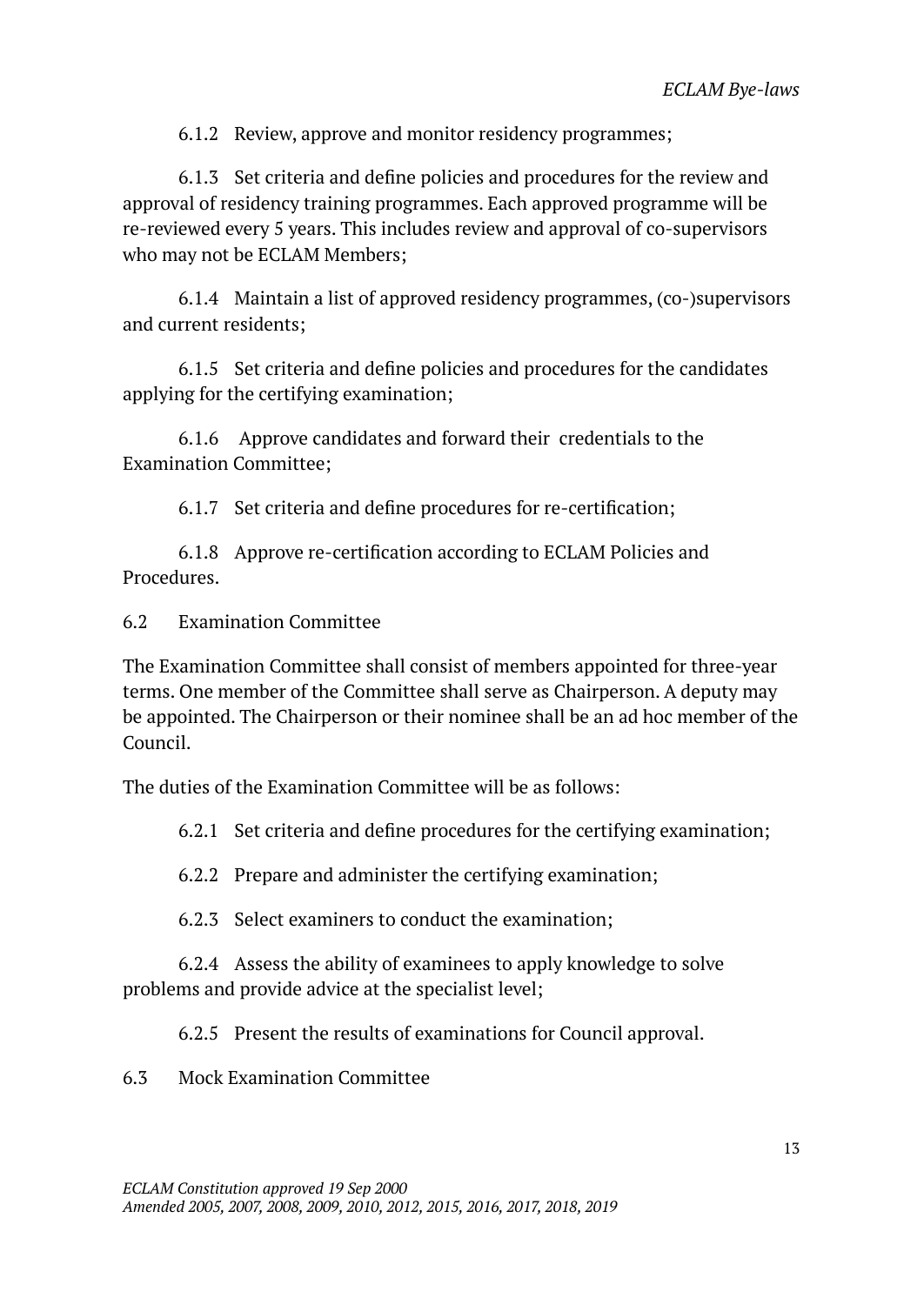The Mock Examination Committee shall consist of members appointed for three-year terms. One member of the Committee shall serve as Chairperson. A deputy may be appointed. The Chairperson or their nominee shall be an ad hoc member of the Council.

The duties of the Mock Examination Committee will be as follows:

6.3.1 Write examination questions which assess knowledge required by the Education Committee for residency training;

6.3.2 Prepare and administer periodic mock examinations to assist veterinarians in preparation for the ECLAM certifying examination.

## **ARTICLE VII — FEES**

7.1 The financial year begins on the first of January and ends on the thirty-first of December of each year. Membership fees shall be collected according to ECLAM Policies and Procedures.

7.2 Changes in annual membership fees shall be recommended by the Council and approved at the AGM or by electronic ballot.

7.3. Fees connected with administrative costs such as credentials, examinations, certification and re-certification shall be set by ECLAM Policies and Procedures.

## **ARTICLE VIII — COMPLAINTS AND THE APPEALS PROCEDURE**

8.1 Appeals Committee

The Appeals Committee shall be made up of a minimum of three ECLAM Diplomates who shall not be serving as Council members or the relevant committee whose decision is being questioned, who shall have had no prior involvement with the case, and who have no potential conflict of interest with the appellant or the committee whose decision is being questioned.

8.2 Communication of the right of appeal